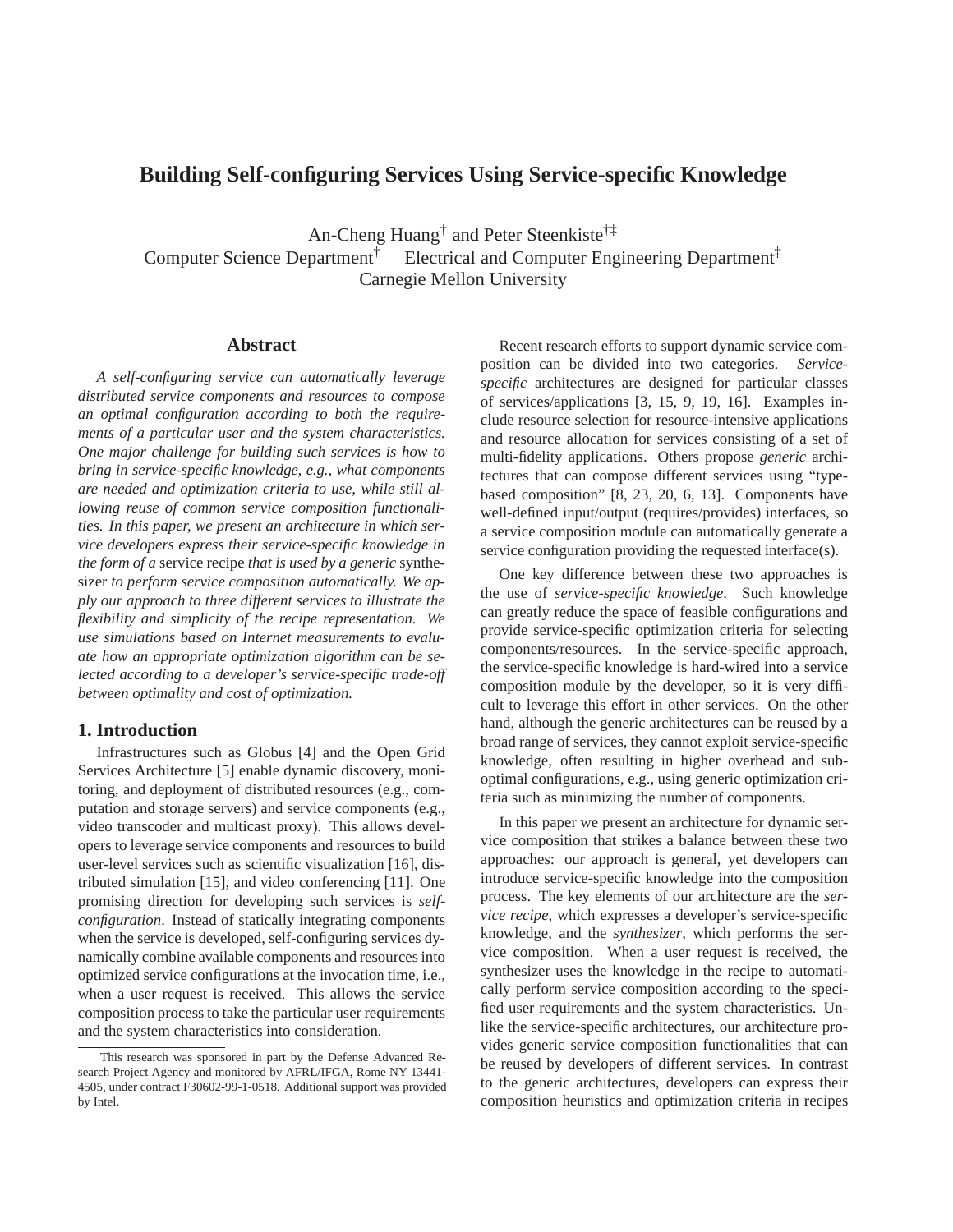

to customize how service composition is performed.

Our focus in this paper is on how service-specific knowledge can be represented in a recipe that can be used by a general synthesizer. Sections 2 and 3 describe the dynamic service composition problem and application examples and discuss previous efforts in this area. Section 4 presents our architecture and describes how service-specific knowledge is used to compose service configurations. Section 5 describes the physical mapping problem and discusses how the synthesizer can select the best algorithm according to service-specific trade-off. We conclude in Section 6.

## **2. Problem statement**

Let us use a video streaming example to illustrate our service model. A *service developer* who has expertise in video streaming builds a self-configuring video streaming *service* in which the service-specific knowledge is embedded. A *user* who wants a low-bitrate MPEG-4 video stream submits a *request* to the self-configuring service. The service uses the embedded service-specific knowledge to automatically determine that a combination of an MPEG-2 server and an MPEG-2-to-MPEG-4 transcoder can provide the best video quality for the user. Also according to the service-specific knowledge, the service automatically selects a server and a transcoder to minimize the bitrate-weighted network distance for lower network resource consumption (see Figure 1). Of course, performing this composition requires a *support infrastructure* that enables service/resource discovery (e.g., finding video servers and transcoders), network measurement (e.g., determining which transcoder is closest to a video server), and component deployment (e.g., authentication, run-time execution, etc.). In this paper, we use existing solutions for the support infrastructure as described in Section 4.4.

Now let us look at two more sophisticated examples of dynamic service composition. Figure 2 shows an interactive search service that supports application-specific filtering (similar to Diamond [12]). A user wants to find a particular picture from an image collection distributed across three storage servers. For efficiency, this service allows the user to upload application-specific filters (e.g., "blue with water-like texture") to servers so that irrelevant pictures can be discarded early. The service developer determines that



Objective: minimize ( $F/B_1 + F/B_2 + F/B_3 + 1/B_4 + 1/B_5$ ) *F*: estimated filtering ratio; *B<sub>i</sub>*: available bandwidth on each path **Figure 2. An interactive search service**



**Figure 3. A video conferencing service**

if a storage server does not have sufficient computation resources, a computation proxy can be used to run the filters. Furthermore, to reduce the communication time, the selection of computation proxies is based on the objective shown.

Another example is the video conferencing service in Figure 3. Five users want to hold a video conference: P1 and P2 have MBone conferencing applications vic/SDR (VIC), P3 and P4 use NetMeeting (NM), and P5 uses a receive-only handheld device (HH). The service developer's service-specific knowledge indicates that a configuration supporting these users can be composed as follows. A video conferencing gateway (VGW) is needed for protocol translation and video forwarding between VIC and NM. A handheld proxy (HHP) is needed to join the conference for P5. The service uses an End System Multicast (ESM) [2] overlay consisting of three ESM proxies (ESMPs) to enable wide-area multicast among P1, P2, VGW, and HHP, The criterion for selecting all the components is to minimize the shown objective function to reduce the network resource usage. The weights in the function reflect the bandwidth usage, e.g., NetMeeting only receives one video stream.

These examples show that service-specific knowledge is important for dynamic service composition. In this paper, we present an architecture that enables service developers to easily build self-configuring services that utilize the developers' service-specific knowledge.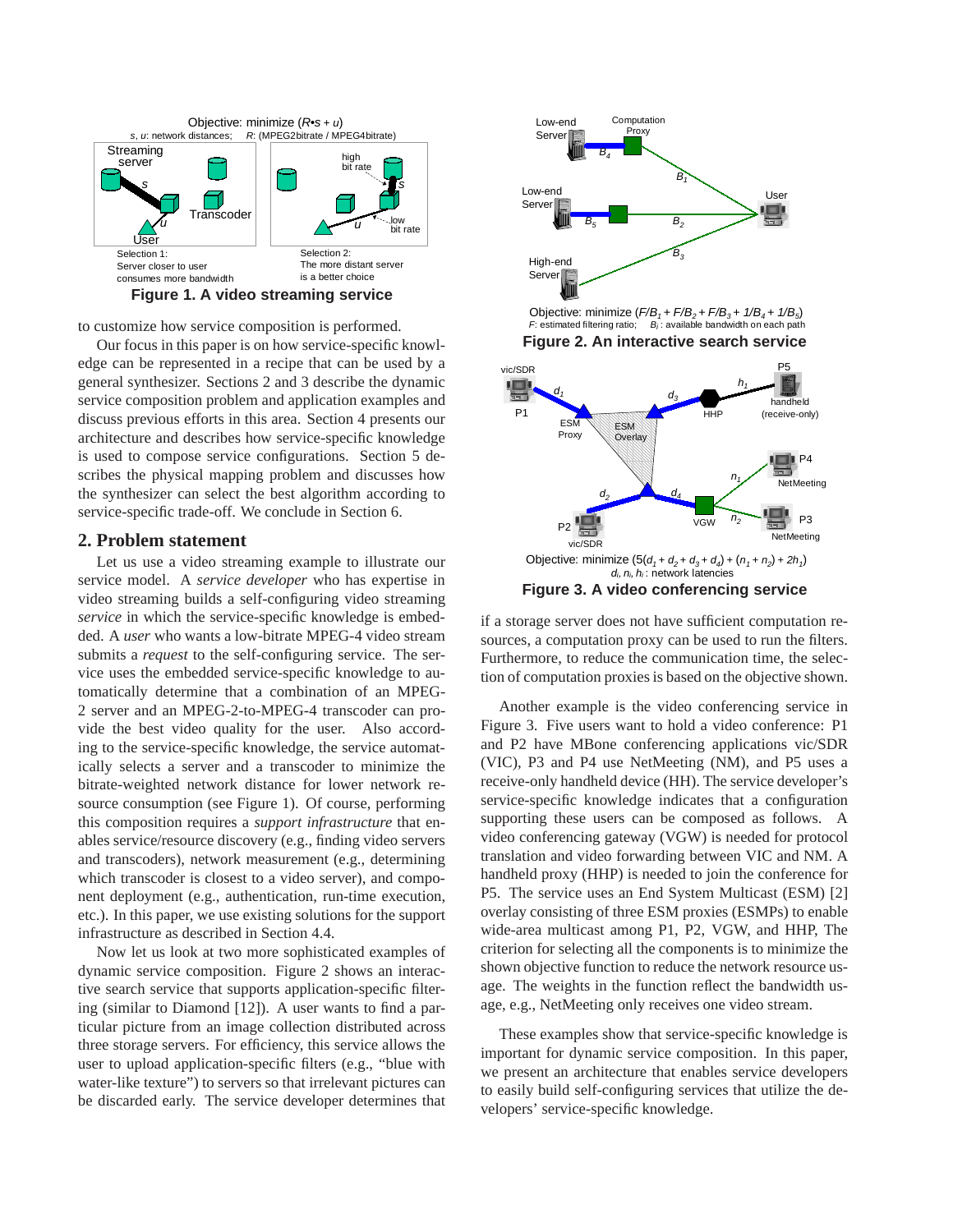# **3. Related work**

Recently, self-configuration is identified as one of the fundamental features of "autonomic computing systems" [14, 7]. Self-configuring services in this paper more specifically refer to services that perform dynamic service composition at initialization time to satisfy each user request and system characteristics. Such services are made possible in part by the emerging Grid environments where infrastructures such as Globus [4] and the Open Grid Services Architecture [5] enable dynamic discovery, monitoring, and deployment of distributed and heterogeneous resources and service components. On the other hand, distributed component framework (e.g., CORBA [18]) and Web service technologies (e.g., SOAP [24] and WSDL [25]) simplify dynamic composition of components to provide user-level services.

To enable service developers to build self-configuring services, there are two conflicting goals: *simplicity* and *flexibility*. Previous efforts can be divided into *generic* and *service-specific* approaches, each of which addresses one of the goals. The service-specific architectures are designed for particular services or applications, for example, allocating resources dynamically for resource-intensive Grid applications [3, 15], using shortest path algorithms to select components of a given service path in peer-to-peer Grids [9], selecting components and resources given a set of multi-fidelity applications [19], and selecting resources for path-based resource-intensive applications [16]. This approach requires each service developer to implement its specialized service composition module that communicates with support infrastructures, formulates the component selection optimization problem, and solves the problem using algorithms. This approach is flexible since the developer has complete control of the composition module, However, implementing such specialized modules can be difficult for developers because it requires more than the service-specific knowledge, e.g., a developer needs to know how to formulate and solve optimization problems.

On the other hand, generic architectures can compose different types of services using "type-based composition" [8, 23, 20, 6, 13], i.e., components have well-defined input/output (requires/provides) interfaces. In the video streaming example, the user requests an MPEG-4 input. A generic service composition module can automatically determine that this can be satisfied by a combination of an MPEG-2 server (MPEG-2-Out) and a transcoder (MPEG-2-In/MPEG-4-Out). This approach simplifies a developer's job. However, it does not (fully) utilize a developer's service-specific knowledge, which can reduce search space and provide service-specific optimization criteria.

## **4. Recipe-based service composition**

In this section, we present our architecture for recipebased service composition and describe how service-



**Figure 4. An architecture for recipe-based service composition**

specific knowledge can be represented in recipes.

#### **4.1. Architecture**

To achieve both flexibility and simplicity, we propose a general architecture for recipe-based service composition, shown in Figure 4. A *service recipe* is written by a service developer and contains an operational description of the service-specific knowledge. A synthesizer is generic across different services and consists of two modules. The *facility module* provides common, reusable service composition functionalities, e.g., component selection algorithms and mechanisms for accessing the support infrastructure. The *facility interface* exports the facility module functionalities in the forms of an API and libraries that can be used by developers to write recipes. The *interpreter module* executes a recipe submitted by a developer to compose a service configuration for each user request.

Note that the generic and service-specific approaches discussed earlier roughly represent two extreme cases of this architecture. In the generic approach, the "recipe" is an abstract specification containing only the highest-level service-specific knowledge, e.g., the required input type. All other tasks are automatically performed by the generic "synthesizer". This greatly limits the amount and type of knowledge that can be represented. On the other hand, the "recipe" in the service-specific approach is in fact a specialized service composition module implemented by the service developer. The "synthesizer" becomes simply an interface to the support infrastructure. This requires extra implementation efforts from the developers in addition to representing the service-specific knowledge.

In contrast, our approach lets developers design recipes using a programming language such as Java, allowing a more flexible representation of service-specific knowledge. In addition, the common service composition functionalities are provided by the synthesizer so that developers can access these functionalities in their recipes without dealing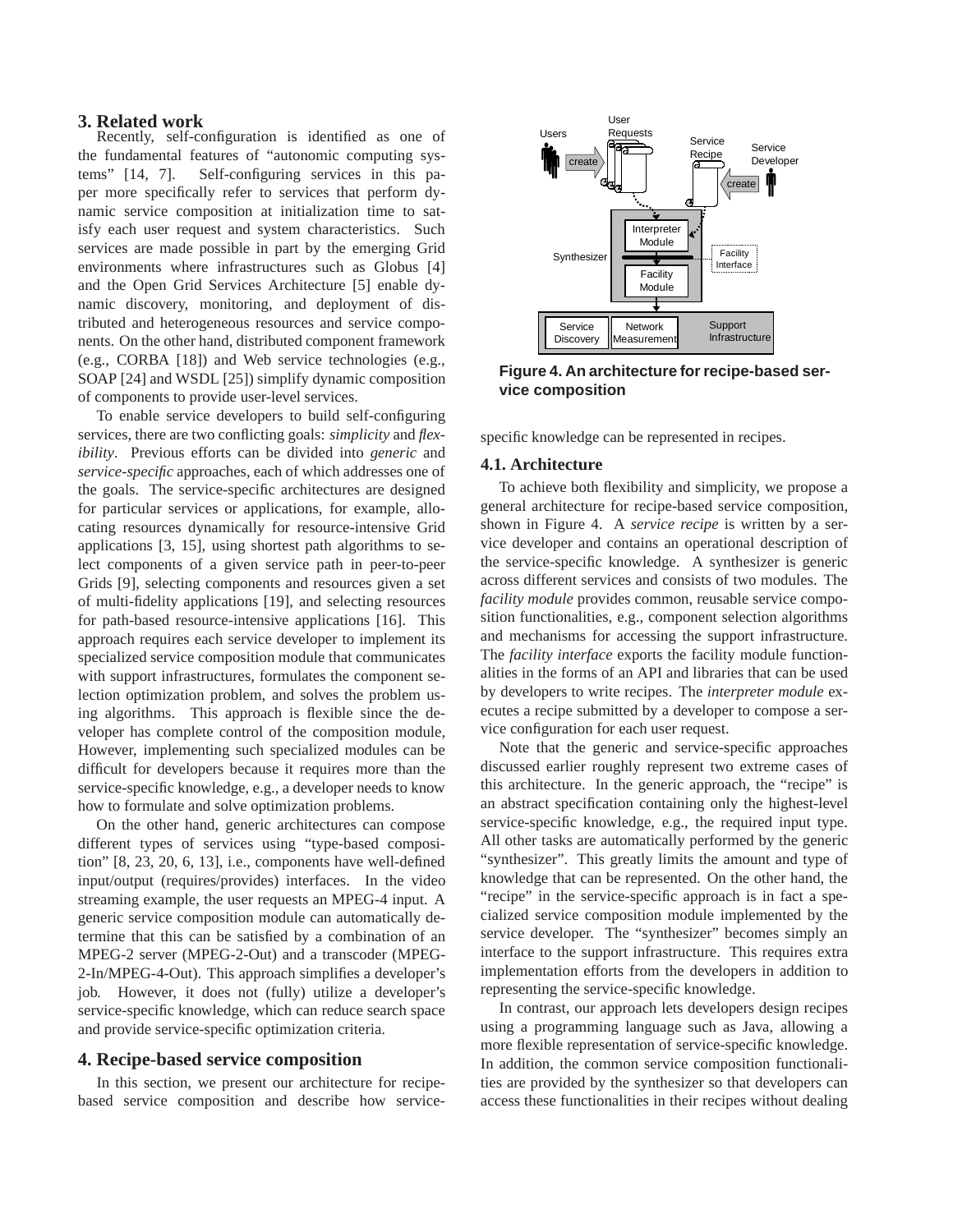with the implementation details. The synthesizer can take the form of a toolkit/library that can be used by developers to build self-configuring services, or a standalone entity whereby a developer builds a self-configuring service by submitting a recipe to the synthesizer.

At run time, a user can send a request to the synthesizer specifying the user requirements. In the video conferencing example (Figure 3), the user request specifies the IP addresses and conferencing applications of the five participants. When the synthesizer receives the request, it extracts the user requirements, and the interpreter module executes the recipe to perform service composition. We divide the composition process into two steps (similar to previous work [8, 23, 20, 6, 13, 9]): *abstract mapping* and *physical mapping*. In abstract mapping, the synthesizer generates an *abstract configuration* specifying what types of components (e.g., VGW, HHP, ESMP) are needed to satisfy a request. Then a *physical configuration* is generated that maps each *abstract component* in the abstract configuration to a *physical component* (e.g., VGW⇒192.168.1.1,  $HHP \Rightarrow 192.168.2.2$ , etc.). Service-specific knowledge is very important in both steps. Next, we discuss how we use recipes to capture these two aspects of service-specific knowledge in a general way.

#### **4.2. Abstract mapping knowledge**

An abstract configuration is a graph consisting of nodes representing the abstract components and links representing the connections between the components. While the synthesizer needs to use the knowledge in the recipe to decide what components and connections to use, the data structures for the graph are generic and can be reused across services, so the service developer should not have to define service-specific data structures to handle abstract configurations. Therefore, in our approach, a developer uses generic data structures and functions implemented by the facility module to specify the knowledge of how to construct abstract configurations in its recipe. Figure 5 lists the major data structures and functions that are made available to developers through the facility interface.

Using the video conferencing service as an example, Figure 6 shows how the service-specific abstract mapping knowledge can be expressed in the recipe using this interface. The right hand side is the recipe, basically a program written in Java. We divide the recipe into three segments. The left hand side illustrates what service-specific knowledge each of the recipe segments represents. The unshaded lines in the recipe correspond to the abstract mapping knowledge, and the shaded lines are for physical mapping. Here we look at how the abstract mapping knowledge is represented in the three recipe segments. The first segment inserts a VGW into the abstract configuration and connects it with every participant who uses NetMeeting.

| Data structure      |              |                                                              |
|---------------------|--------------|--------------------------------------------------------------|
| AbsConf             |              | Represent abstract configurations; contains components and   |
|                     | connections. |                                                              |
| AbsComp             |              | Represent abstract components; contains component proper-    |
|                     |              | ties (also sub-components, if any).                          |
| PhyComp             |              | Represent physical components (i.e., fixed nodes such as the |
|                     |              | users); contains component properties.                       |
|                     |              |                                                              |
| <b>Function</b>     |              |                                                              |
| addComp(spec)       |              | Add an abstract component with the given spec-               |
|                     |              | ifications spec to the abstract configuration.               |
| addConn(c1,c2)      |              | Add a connection between components c1 and                   |
|                     |              | c2 to the abstract configuration.                            |
| addSubComp(n, spec) |              | Add <i>n</i> identical sub-components (with spec) to         |
|                     |              | a component in the abstract configuration.                   |
| qetProperty(prop)   |              | Get the value of the property named prop of a                |
|                     |              | component in the abstract configuration.                     |

#### **Figure 5. Abstract configuration API**

The second segment adds an HHP for each handheld participant and connects them. The third segment inserts an ESM component with three ESMP sub-components and connects ESM with the multicast endpoints. Note that participants is the list of participants extracted from a user request by the synthesizer; for simplicity, we use symbolic names (e.g., "VGW") to represent complete specifications of component type and attributes (e.g., "(serviceType  $=$  VideoGateway) (protocols  $=$  H323, SIP)...").

Given this recipe, generating an abstract configuration is straightforward. When a user request is received, the synthesizer executes the recipe to construct the abstract configuration conf.

### **4.3. Physical mapping knowledge**

Given an abstract configuration, the synthesizer needs to generate a physical configuration specifying which physical component should be selected for each abstract component such that an *objective* is optimized. Therefore, physical mapping involves identifying the objective function, formulating the optimization problem, and solving the problem.

An important observation is that while the optimization objective is service-specific, the latter two tasks are relatively generic, e.g., optimization algorithms can be reused for different services. Moreover, developers may not have the expertise to formulate and solve optimization problems. Therefore, our approach is to let a service developer specify a service-specific *objective function* in the recipe using the facility interface. The facility module then formulates an optimization problem accordingly and solves it using builtin algorithms.

An objective function is a function of *metric terms*, e.g., "5\*latency(server,transcoder) + latency(transcoder,user)". To provide an interface for specifying such functions, we first need to decide what metrics can be used in objective functions. Metrics represent properties of components or properties of connections between components. To use a metric in objective functions, the synthesizer must be able to obtain the represented property from the support infrastructure. For example, our prototype support infrastructure pro-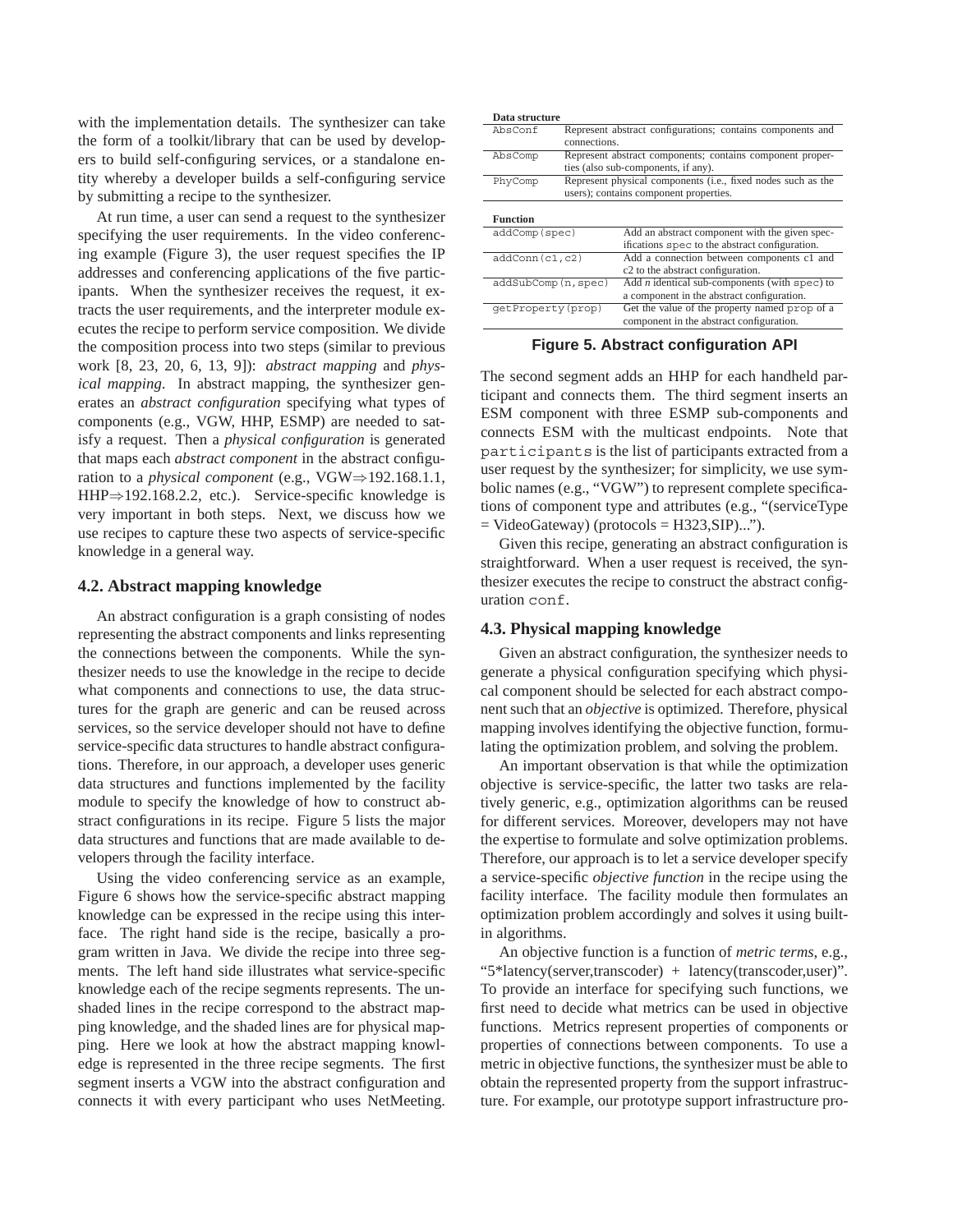

**Figure 6. A video conferencing recipe**

| Data structure                             |                                                                                                                                                                   |  |
|--------------------------------------------|-------------------------------------------------------------------------------------------------------------------------------------------------------------------|--|
| LatencyM                                   | Represent the network latency between two components.                                                                                                             |  |
| BandwidthM                                 | Represent the available bandwidth between two components.                                                                                                         |  |
| Function                                   | Represent an objective function; contains a Term.                                                                                                                 |  |
| Term                                       | Contain a metric or a floating point number; also provides<br>member functions listed on the right for appending other in-<br>stances of Term to "this" instance. |  |
| <b>Function</b> (member functions of Term) |                                                                                                                                                                   |  |
| add(t)                                     | Add t (an instance of Term) to "this" instance.                                                                                                                   |  |
| subtract(t)                                | Subtract t. from this instance.                                                                                                                                   |  |
| multiplyBy(t)                              | Multiply this instance by t.                                                                                                                                      |  |
| divideBy(t)                                | Divide this instance by t.                                                                                                                                        |  |
| pow(t)                                     | Raise this instance to the t-th power.                                                                                                                            |  |

**Figure 7. Objective function API**

vides network latency information, so the synthesizer can allow "latency" to be used in objective functions. Currently, we define two metrics, LatencyM and BandwidthM, for use in objective functions. Other important metrics such as CPU speed, memory size, and cost can be added by extending the support infrastructure to provide information on these properties and extending the synthesizer to accept these metrics in objective functions.

Given a set of metrics, we define the data structures and functions shown in Figure 7 for constructing objective functions. Note that since our prototype uses the Java programming language, all the data structures are defined as classes. All functions listed are member functions of the Term class, e.g., if A and B are both instances of Term and represent *a* and *b*, respectively, then after calling  $A$ , add  $(B)$ ,  $A$ represents  $(a + b)$ . To summarize, this interface can be used to construct a tree-like data structure representing the objective function. This tree can then be traversed to evaluate the function. This API is fairly general and allows a developer to construct non-trivial objective functions in recipes.

As an example, the video conferencing developer's objective function (Figure 3) is a weighted sum of several latencies in the abstract configuration. The shaded lines in the video conferencing recipe in Figure 6 show how this objective function is constructed using the above API. On the left hand side of the figure, we illustrate which part of the objective function each segment of the recipe constructs. These partial objectives are added together in obj, which is finally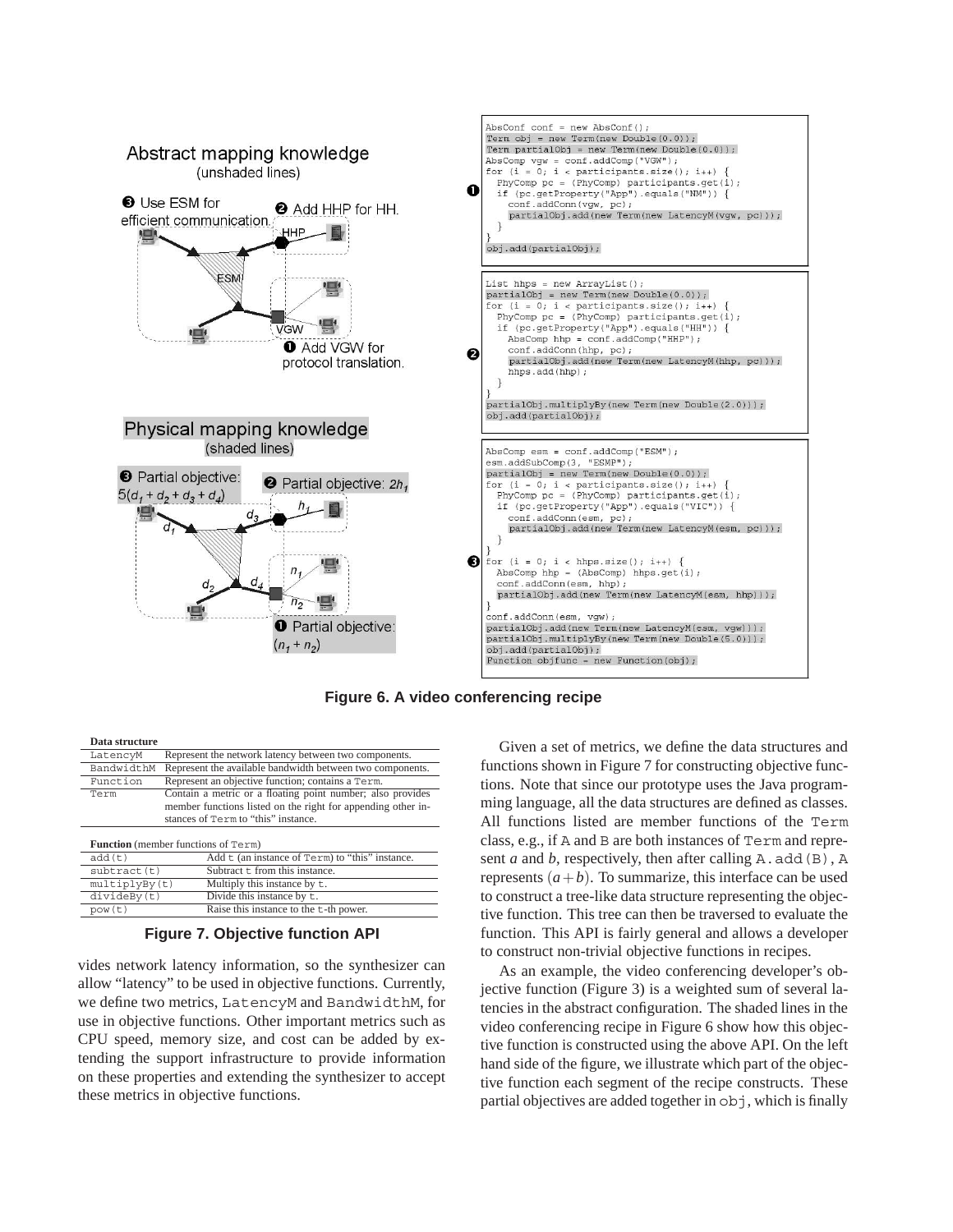

**Figure 9. An interactive search service recipe**

used to construct the function obj func.

## **4.4. Implementation**

We have implemented the synthesizer, including the interpreter and facility modules and the interface, in Java. The service recipes are also written in Java and use the classes and interface provided by the facility module. The interpreter module dynamically loads a compiled recipe and invokes an entry function. The facility module accesses the support infrastructure to carry out actual operations. We also implemented a working self-configuring video conferencing system as depicted in Figure 3.

For the support infrastructure, we use the Global Network Positioning (GNP) [17] approach to compute the coordinates of network nodes, which are used to estimate the network latencies between nodes to support the LatencyM metric. Note that the BandwidthM metric is not supported yet since we have not integrated a bandwidth measurement infrastructure. We also designed and implemented the Network-Sensitive Service Discovery (NSSD) [11] infrastructure that provides, in addition to traditional service discovery, the capability to return the best *m* candidates given a local optimization criterion for a component.

## **4.5. Expressiveness**

To evaluate the expressiveness of the recipe representation, we apply the recipe representation to the other two services in Section 2 in addition to video conferencing. Figure 8 shows a recipe for the video streaming service (Figure 1), and Figure 9 is a recipe for the interactive search service (Figure 2). The video streaming recipe constructs different abstract solutions depending on whether the user is requesting MPEG-2 or MPEG-4 video. The user is represented by the physical component client extracted from the user request. The objective function in Figure 1 is easily constructed using the objective function API.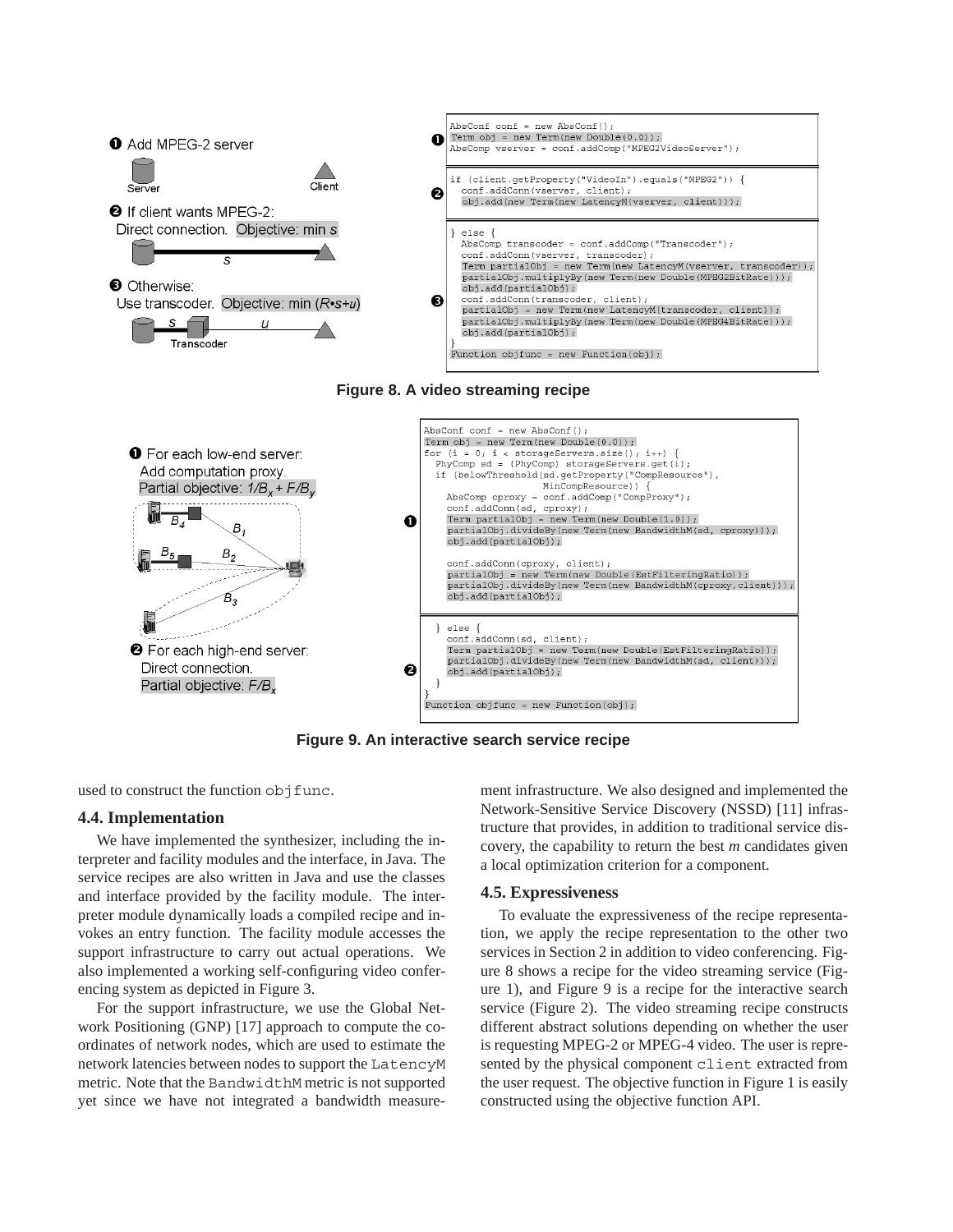In the interactive search service recipe, client (the user) and storageServers (the storage servers) are fixed physical components extracted from the user request. For each server, if it does not have sufficient computation resources, the recipe adds a computation proxy and its "contribution" to the global objective in Figure 2. In these examples, the recipe representation allows us to express the service-specific knowledge easily and flexibly.

Of course, developers building the same service may design different recipes. For example, instead of the recipe in Figure 8, a developer of a video streaming service may come up with the simpler recipe in Figure 10 that constructs an objective function involving only local optimization. Using this "local" recipe, the synthesizer may not produce the globally optimal configuration, but the synthesizer will spend significantly less time in configuring the service.

To see the effect of the different video streaming recipes, we perform a set of simple simulations. We obtain the GNP coordinates of 869 Internet nodes from the GNP project [17], so the latencies between the nodes are realistic. We randomly select 600 nodes to represent clients, servers, and transcoders (200 each). For each client, we find the best pair of server and transcoder using either the "global" recipe or the "local" recipe. This is repeated 20 times for a total of 4000 scenarios. We compute the resource consumption (i.e., the global objective) of the resulting configuration in each scenario and also measure the time it takes to find the configuration. The average resource consumption is 90.79 for global and 203.41 for local. The time measurements (total of 4000 scenarios) are 158.20 seconds for global and 2.05 seconds for local. This experiment clearly shows the trade-off between optimality and optimization cost in the two recipe designs. Therefore, developers can write different recipes according to their service-specific requirements.

## **5. Solving the physical mapping problem**

After constructing the abstract configuration conf and the objective function objfunc, the recipe execution is complete. Given these results, the synthesizer then needs to solve the physical mapping problem, i.e., for each abstract component (e.g., VGW), the synthesizer needs to find the candidates (e.g., machines running the gateway software) through a service discovery infrastructure and then select the best one such that the objective function is optimized. Let us first discuss the complexity of such problems and algorithms for solving them.

## **5.1. Complexity and algorithms**

In general, the synthesizer cannot simply select each component independently. For example, if the objective function includes a single metric  $M(c_1, c_2)$  ( $c_1$  and  $c_2$  are abstract components with *n* candidates each), the selection of *c*<sup>1</sup> *depends* on that of *c*2, i.e., the synthesizer needs to se-



**Figure 10. A simpler video streaming recipe**

lect them together  $(n^2)$  possible combinations) to find the optimal selection. Furthermore, this dependency is *transitive*, e.g., if the objective is  $M_1(c_1, c_2) + M_2(c_2, c_3)$ , then all three are mutually dependent. In addition, some physical mapping problems involve *semi-dependent* components, e.g., in  $M_1(c_1, c_2) + M_2(c_2)$ ,  $c_2$  is semi-dependent (independent in the second term but depends on  $c_1$  in the first term). Similarly, VGW and HHP in Figure 3 are both semi-dependent.

If some or all components are mutually dependent, physical mapping is a *global optimization* problem with a worstcase problem size  $n^m$  where  $m$  is the number of abstract components. If every abstract component is independent, e.g., if objective is  $M_1(c_1) + M_2(c_2) + \ldots + M_m(c_m)$ , physical mapping becomes a series of *local optimization* problems with a total problem size *mn*.

Previously, researchers have proposed many optimization techniques for this type of optimization problems. For example, a dynamic programming algorithm is used in CANS [6] to map components to nodes along a selected route to optimize the overall throughput. Choi et al. uses a shortest-path algorithm on a transformed network graph to select intermediate processing sites between two end points [1]. Gu and Nahrstedt uses a shortest-path algorithm to find a service path that minimizes the resource usage [9]. The Matchmaking framework [21] maps a computation task to an appropriate resource that optimizes user-specified criteria. Liu et al. [15] and Raman et al. [22] extend Matchmaking to support mapping a task to multiple resources and to support resource co-allocation, respectively, and they propose a number of heuristic algorithms to solve the mapping problem. Each of these studies addresses a subset or a particular form of the mapping problems. In contrast, since in our approach a developer can specify a broad range of objective functions, the synthesizer must be able to solve a broader range of mapping problems.

Currently, we have implemented the following more general optimization algorithms in our prototype.

• *Exhaustive search*: This algorithm always yields the actual optimal configuration, but the optimization cost grows rapidly with the problem size.

• *Sim-anneal(R)*: The simulated annealing heuristic is based on the physical process of "annealing" [10]. We use the temperature reduction ratio  $R$  as a parameter to control the cost/optimality trade-off.

• *Hybrid(m)*: This heuristic is for problems with semi-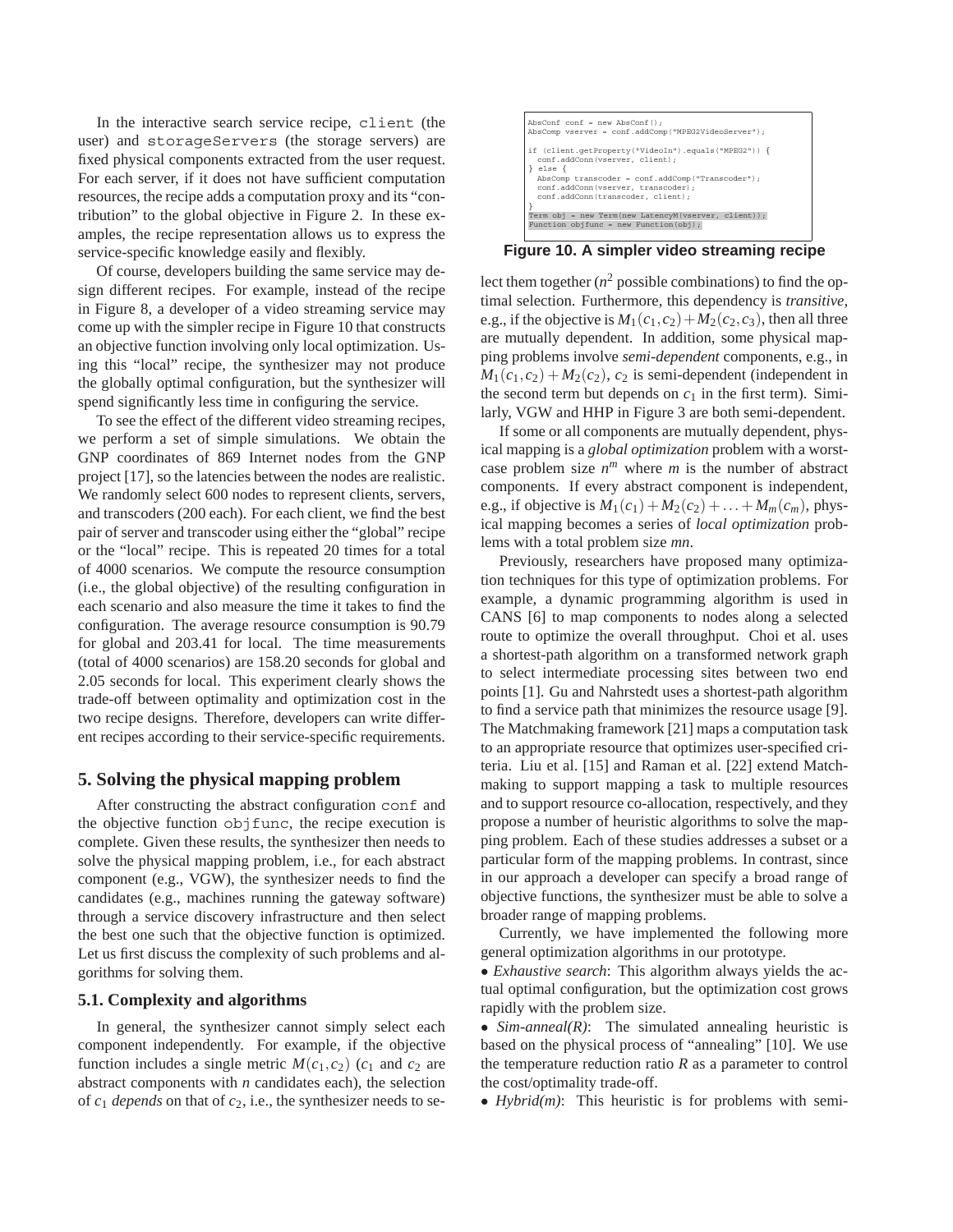dependent components, e.g., HHP and VGW in video conferencing. The synthesizer reduces the problem size by choosing *m* "local candidates" for each semi-dependent component according to its "independent metric", and global optimization is performed on the reduced search space. Preliminary evaluation results for this heuristic are presented in [11].

• *HybridSA(m)*: This is the same as Hybrid(*m*) except that the final global optimization is performed using simulated annealing. The temperature reduction ratio increases with *m* to achieve better optimality (at higher costs).

Note that specialized algorithms such as those developed in previous studies can also be implemented to handle special cases more efficiently.

#### **5.2. Selecting the best algorithm**

The algorithms discussed above are suitable under different circumstances. Therefore, for each physical mapping problem, the most appropriate algorithm needs to be selected. However, developers may not be optimization experts and may not know the properties of different algorithms well enough to select the best algorithm. Therefore, we propose that the synthesizer should be able to automatically choose the best optimization technique when solving a physical mapping problem. Next, we present a high-level design for automatic algorithm selection. We have not yet implemented this design in our prototype.

The best choice of optimization technique depends on two major factors. The first is the properties of the problem itself, e.g., when the problem size is small, an expensive algorithm can be used to achieve better optimality. Similarly, specialized algorithms can be used for problems of particular forms, e.g., path-based or having semi-dependent components. These properties are not service-specific and can be analyzed by the synthesizer automatically to choose an algorithm. For example, using the video conferencing recipe, the synthesizer generates an abstract configuration and an objective function. By looking at the number of candidates for each component, the synthesizer can determine the problem size and estimate the feasibility of using an expensive algorithm such as exhaustive search. In addition, the synthesizer can also analyze the objective function and discover that the mapping problem involves semidependent components. Therefore, special heuristic algorithms for such problems can be used.

The second factor is the desired trade-off between the optimality of the resulting configuration and the cost of optimization. The desired trade-off for each service is servicespecific and is determined by the developer, e.g., some developers have a maximum optimization cost constraint and do not require a near-optimal configuration, while others are willing to spend more resources on optimization and have a stricter optimality requirement. However, as discussed above, developers may not know which algorithm can achieve the desired trade-off.

To consider a developer's service-specific trade-off when choosing an algorithm, the synthesizer can provide an interface for developers to specify in their recipes the desired cost/optimality trade-off. A simple interface for this purpose has the following two functions:

setAlgCostConstraint(CostSpec maxCost); setAlgOptimalityConstraint(OptSpec minOptimality);

Using this interface, developers can specify two constraints in their recipes: the maximum optimization cost and the minimum optimality of the resulting configuration. Currently, we are refining this interface definition based on preliminary evaluation results and implementing this capability in the synthesizer. For example, one simple approach is to define "regions" of cost and optimality, e.g., "high" and "low" for both CostSpec and OptSpec. A more precise specification will require a definition that captures cost and optimality quantitatively.

Given these two constraints specified by the developer, the synthesizer needs to select an algorithm that satisfies the constraints for each mapping problem. Therefore, the synthesizer needs to know the relation between the cost and optimality properties of the various algorithms. Currently, we have not yet implemented the automatic algorithm selection. One possible approach is that the synthesizer can "learn" from its experiences by, for example, periodically using an expensive algorithm to sample the optimality and keeping a history of the cost/optimality relation to derive a guideline for algorithm selection. Another possibility is that through measurement or analysis, we can "pre-compute" the cost/optimality relation for the algorithms under common forms of the mapping problem and then embed this knowledge in the synthesizer as the selection guideline.

More specifically, for example, we can pre-compute a "table" of cost and optimality of each algorithm under different problem sizes. When the synthesizer needs to solve a mapping problem, the following procedure can be used to select the best algorithm. The synthesizer first analyzes the problem to determine what algorithms are eligible, and then it determines the problem size and looks up the table to retrieve the cost and optimality properties of the candidate algorithms under the particular problem size. Finally, the synthesizer examines the cost and optimality constraints specified by the developer to select the best algorithm.

#### **5.3. Using pre-computed data**

As an example, we simulate the video conferencing scenario in Figure 3 and look at how pre-computed cost and optimality data can be used by the synthesizer to select an algorithm. The problem size *n* in our simulations ranges from 5 to 200 (each of VGW, HHP, and ESMP has *n* candidates). We generate 200 requests (5 participants each) in 10 different candidate distributions. Similar to the simula-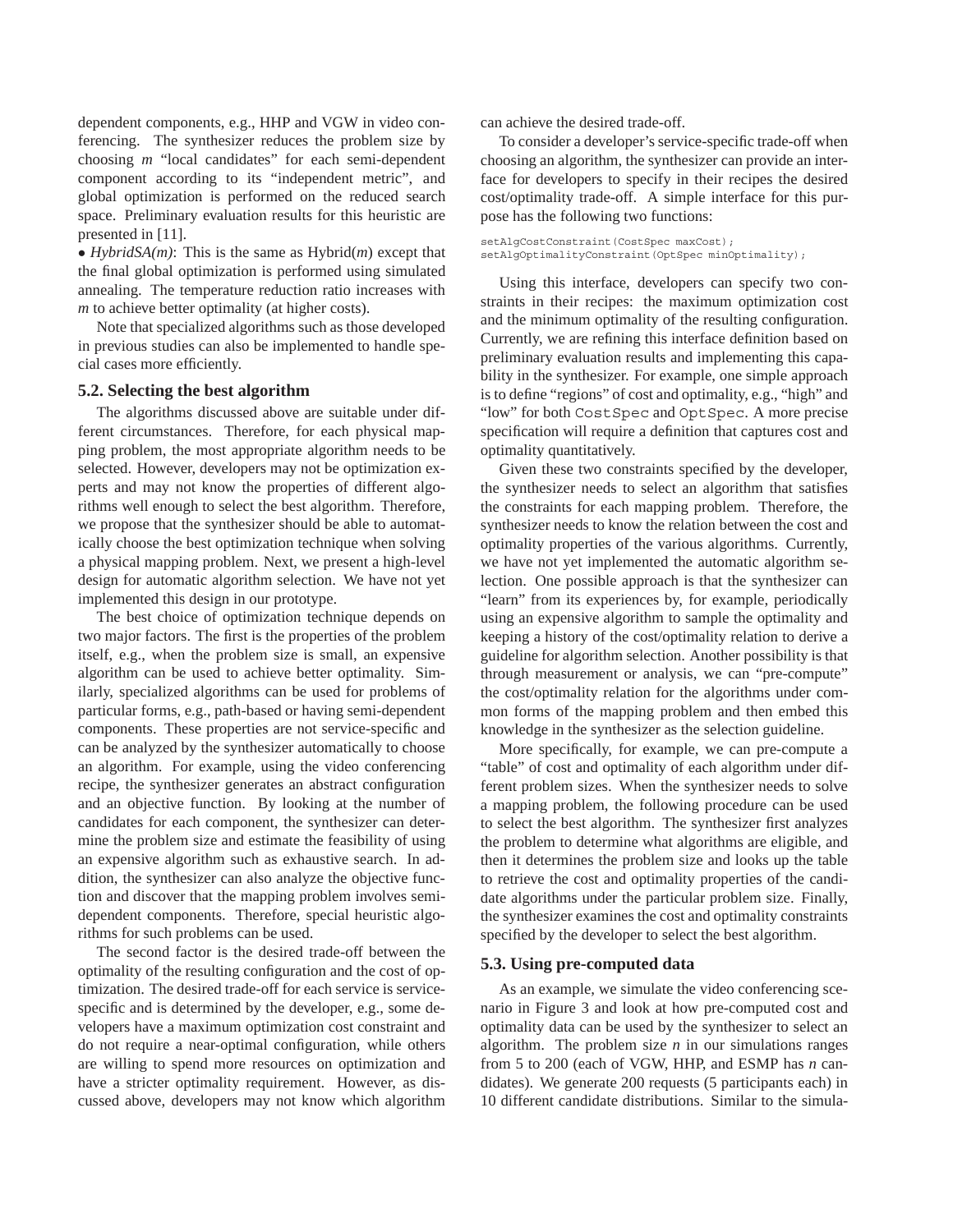

**Figure 12. Optimization for larger-scale problems**

tions earlier, the candidates and participants are randomly selected from the set of 869 nodes with GNP coordinates.

For each request, the synthesizer executes the recipe (Figure 6) and uses the implemented algorithms to find the optimal configuration. We compute the average *relative optimality* (RO) of each algorithm, e.g., if an algorithm has RO 1.5, on average the generated configuration is 50% worse than the actual optimum. We also measure the average *optimization time per request* to represent the optimization cost. Given that the optimization time is measured using our unoptimized Java prototype running on an average desktop machine (Pentium III 933MHz CPU, Red Hat Linux 7.1, and J2SE 1.4.2), the measurements should only be used for comparing different techniques in our simulations. We expect to see much better performance using an optimized C/C++ implementation in a production environment.

Figure 11(a) shows the RO of different algorithms for *n* between 5 and 15, and Figure 11(b) shows the optimization cost. Exhaustive search and Hybrid offer good optimality, but their costs increase rapidly with *n*  $(O(n^5))$  for exhaustive;  $O(m^2n^3)$  for Hybrid). Simulated annealing (SA) and HybridSA have almost constant costs, but their optimality deteriorates faster than Hybrid.

For *n* between 25 and 200, it is no longer feasible to run exhaustive search and Hybrid, so we cannot normalize all results to the exhaustive search result. Therefore, the RO of each algorithm for each request is computed by normalizing to the best-performing algorithm for that request. Figure 12(a) shows the average RO computed this way, and Figure 12(b) shows the optimization cost. HybridSA generally performs better than SA, and the costs of both increase slowly with *n* (with SA growing faster due to larger search spaces). Note the fact that the curves become flat for *n* between 100 and 200 only means that all algorithms deteriorate at roughly the same rate since we normalize to the best-performing algorithm.

These results can be used as guidelines for the synthesizer to select the appropriate algorithm for each instance of this mapping problem based on both the specified cost/optimality trade-off and the properties of the problem. For example, assume that for a given request, the resulting physical mapping problem size is small  $(n = 10)$ , the cost